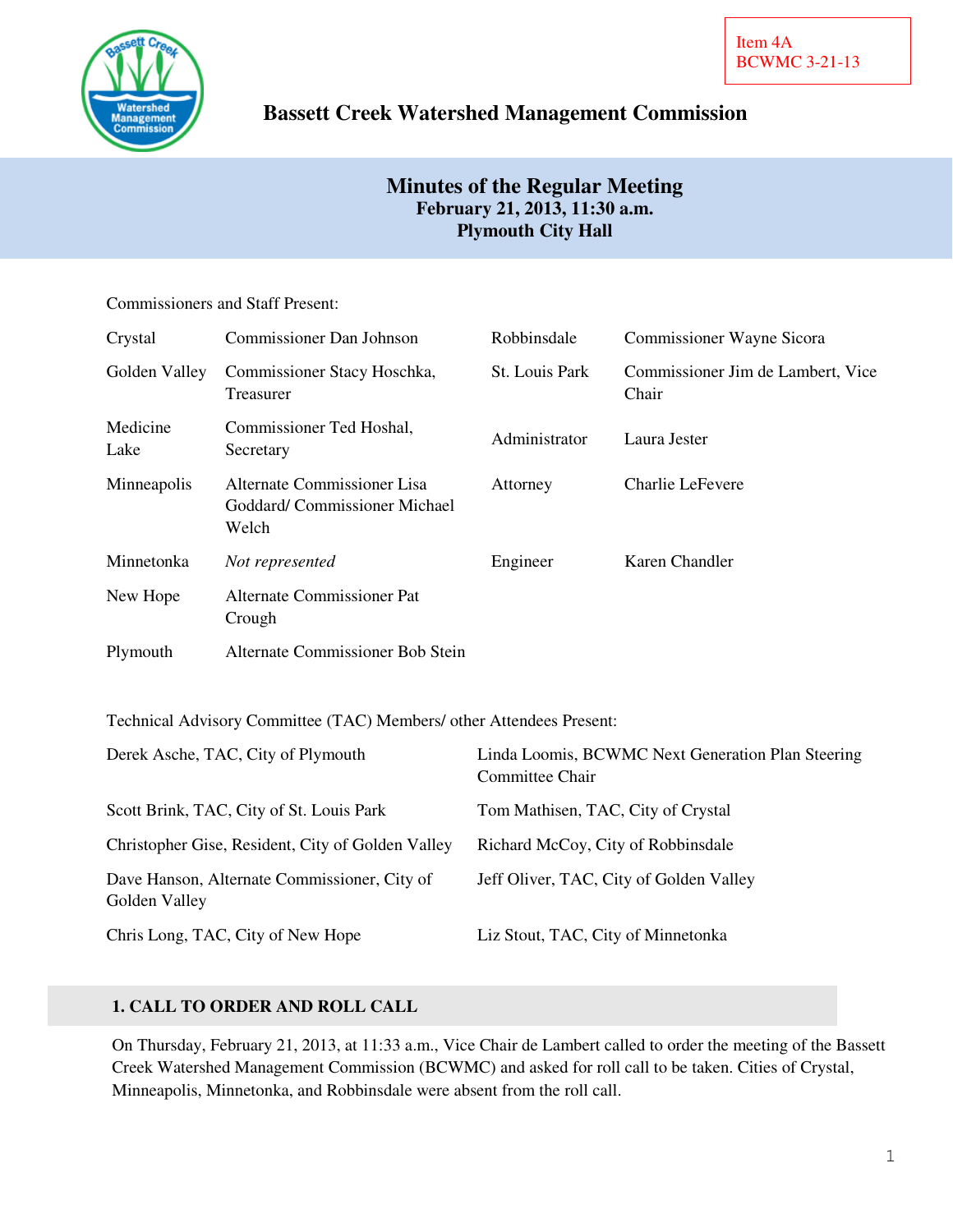### **2. CITIZEN FORUM ON NON-AGENDA ITEMS**

No citizen input

### **3. AGENDA**

Commissioner Hoshal moved to approve the agenda. Alternate Commissioner Stein seconded the motion. The motion carried unanimously 5-0 [Cities of Crystal, Minneapolis, Minnetonka, and Robbinsdale absent from vote].

*[Commissioner Dan Johnson of Crystal arrives]* 

### **4. CONSENT AGENDA**

Vice Chair de Lambert requested the removal of item 4H – Approval of Recording Secretary Rate Adjustment and Language Update to Service Agreement – from the Consent Agenda so that the agreement could be reviewed and discussed. He said that the item would become agenda item 6F. Commissioner Hoshal requested the removal of item 4E – Approval of Golden Valley Pavement Management Plan – off of the Consent Agenda to item 6G under New Business. Commissioner Johnson moved to approve the Consent Agenda as amended. Commissioner Hoshal seconded the motion. The motion carried unanimously 6-0 [Cities of Minneapolis, Minnetonka, and Robbinsdale absent from vote].

[The following items were approved as part of the Consent Agenda: the January 17, 2013, BCWMC meeting minutes, the February Financial Reports, payment of the invoices, Payment of the Reimbursement Request from the City of Crystal for the North Branch project and in the amount of \$177,815.30, Approval of the Tiburon Site Redevelopment Project, Approval of the Metropolitan Council Grant Agreement for the Metropolitan Area WOMP Program, and Approval of the Contract with Wenck for 2013 WOMP Services, and approval of Resolution 13-02 Approving the Transfer of the Fiscal Year 2012 TMDL Budget of \$10,000 from the BCWMC's Administrative Account to the TMDL Account.] The general and construction account balances reported in the February 2013 Financial Report for Fiscal Year 2012 are as follows:

| <b>Checking Account Balance</b>                           | \$380,612.55       |
|-----------------------------------------------------------|--------------------|
| TOTAL GENERAL FUND BALANCE                                | \$380,612.55       |
| TOTAL CASH & INVESTMENTS ON-<br>HAND (2/12/13)            | \$2,923,653.72     |
| CIP Projects Levied – Budget Remaining                    | $(\$2,476,661.24)$ |
| <b>Closed Projects Remaining Balance</b>                  | \$446,992.48       |
| 2012 Anticipated Tax Levy Revenue                         | \$7,597.64         |
| <b>Anticipated Closed Project Balance</b>                 | \$454,590.12       |
| 2013 Proposed & Future CIP Project Amount<br>to be Levied | \$196,000.00       |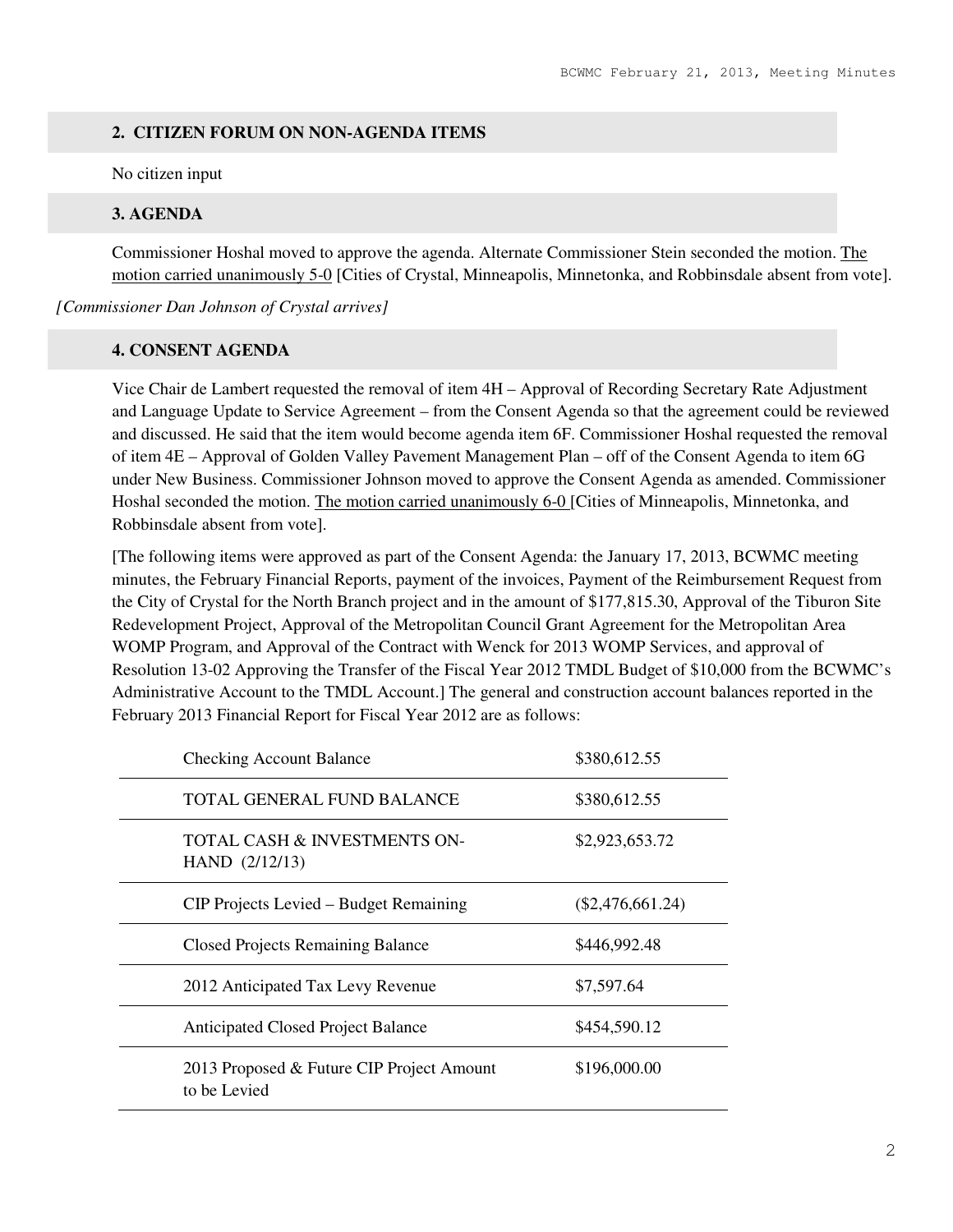The general and construction account balances reported in the February 2013 Financial Report for Fiscal Year 2013 are as follows:

| <b>Checking Account Balance</b>                           | \$792,144.92       |
|-----------------------------------------------------------|--------------------|
| TOTAL GENERAL FUND BALANCE                                | \$792,144.92       |
| TOTAL CASH & INVESTMENTS ON-<br>HAND (2/12/13)            | \$2,923,653.72     |
| CIP Projects Levied – Budget Remaining                    | $(\$2,665,759.64)$ |
| <b>Closed Projects Remaining Balance</b>                  | \$257,894.08       |
| 2013 Anticipated Tax Levy Revenue                         | \$986,000.00       |
| <b>Anticipated Closed Project Balance</b>                 | \$1,243,894.08     |
| 2014 Proposed & Future CIP Project Amount<br>to be Levied | \$0.00             |

*[Alternate Commissioner Lisa Goddard of Minneapolis arrives]* 

# **5. ORGANIZATIONAL MEETING**

- **A. Appoint BCWMC Officers for 2013.** The commissioners discussed the officer responsibilities and individuals indicated their interest in serving as officers. Vice Chair de Lambert called three times for nominations for the Chair, Vice Chair, Treasurer and Secretary. Vice Chair de Lambert moved to approve the current slate of officers to continue as the officers for the Commission's fiscal year 2013 [Chair Ginny Black, Vice Chair Jim de Lambert, Secretary Stacy Hoschka, Treasurer Ted Hoshal]. Commissioner Johnson seconded the motion. The motion carried unanimously 7-0 [Cities of Minnetonka, and Robbinsdale absent from vote].
- **B. Appoint Committee Chairs.** Vice Chair de Lambert and Administrator Jester provided background on the Commission's current Committees and their Chairs and memberships. Commissioner Hoshal requested that the Commission authorize someone to attend the West Metro Water Alliance (WMWA) meetings as the Commission representative. Vice Chair de Lambert moved to approve the current slate of Chairs and memberships to continue for the Commission's fiscal year 2013. Alternate Commissioner Goddard seconded the motion. The motion carried unanimously 7-0 [Cities of Minnetonka, and Robbinsdale absent from vote].

#### *[Commissioner Wayne Sicora of Robbinsdale arrives]*

- **C. TAC Liaison Process/ Schedule.** The Commission decided to continue its past practice of having a commissioner or alternate commissioner attend, on a rotating basis, the TAC meetings.
- **D. Order Preparation of the 2012 Annual Report.** Administrator Jester noted that the Commission budgeted \$2,000 for the 2012 annual report. She stated that since she wasn't the Administrator for the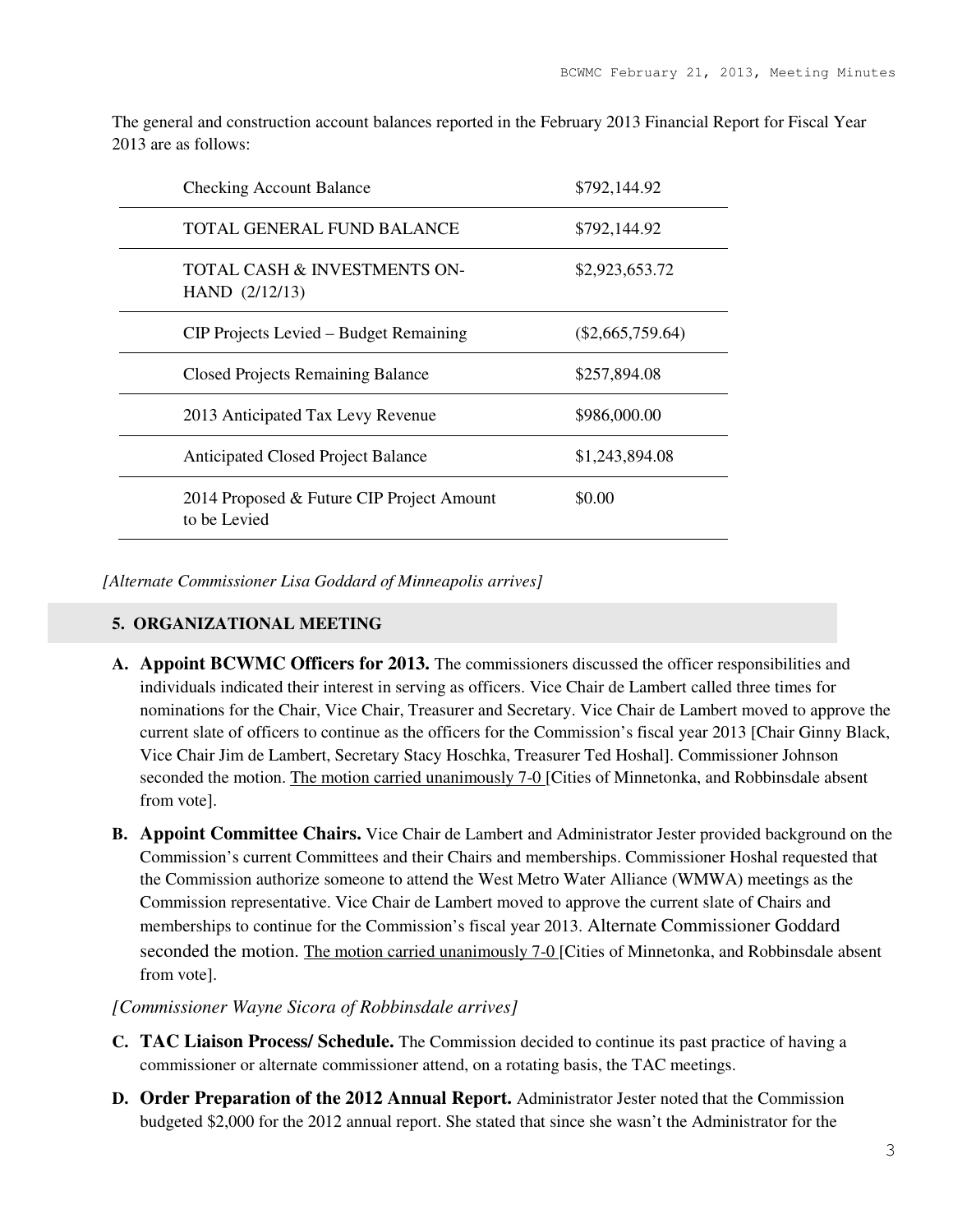Commission in 2012 it would be time consuming for her to prepare the report and she suggested that she coordinate with Karen Chandler and Amy Herbert to prepare the report. Commissioner Hoshal moved to order the preparation of the report with the Administrator and staff coordinating the work. Alternate Commissioner Crough seconded the motion. The motion carried unanimously 8-0 [City of Minnetonka absent from vote].

*[Commissioner Michael Welch of Minneapolis arrives]*

#### **6. NEW BUSINESS**

- **A. Discuss 2013 Budget and Carryover Process.** Administrator Jester explained that since it is the first meeting of the Commission's new fiscal year, the 2013 budget table, assessment table, and the line-item description were included in the packet for the Commission's review. She described the information that came out of her meeting with the Commission's Deputy Treasurer Sue Virnig regarding the budget carry-over process. Administrator Jester said that the Commission can use the note section at the bottom of its budget table to note the Commission's carryovers such as the Commission's decision last month to carryover unspent 2012 funds for the XP-SWMM Model and the P8 Water Quality Model into 2013. Ms. Chandler noted that the Commission also authorized to carryover \$5,000 in the Surveys and Studies budget from 2012 into 2013. Vice Chair de Lambert said that Ms. Virnig said that there is not a specific timeframe within which the Commission needs to handle its carryovers but that the timeframe should not extend more than one year. He said that he did not see any need for additional Commission action at this time.
- **B. Discuss Draft Feasibility Report for Twin Lake Project.** Ms. Chandler provided background on the project, which started in 2009 when the Commission started seeing data showing increased phosphorus levels in the lake. She described the two-year study that culminated in a 2011 report, which concluded that the high phosphorous loadings likely were due to internal loading in the lake due to low dissolved oxygen in the bottom of the lake and aggravated by the rising water temperatures experienced by the lake. Ms. Chandler described the six management options investigated as part of the feasibility study and said that they included ways of binding the phosphorous, removing the phosphorus from the lake, or reducing algae growth: hypolimnetic withdrawal, sediment phosphorous inactivation, biomanipulation, barley straw, aeration, and dredging.

Ms. Chandler explained that the study determined that the most feasible of the six options, when considering cost, probability for success, and maintenance, is alum treatment. She said that the alum treatment has a relatively low cost of \$148,000, a high probability of success to reduce the internal phosphorous load, and there is no maintenance. She said that an indirect benefit is that alum applications frequently result in increased dissolved oxygen. She said that the study recommends splitting the alum treatment into two parts: the first time in 2014 and the second time in 2017. Ms. Chandler described the permits required for the work and the coordination needed with the Minneapolis Park and Recreation Board (MPRB). Alternate Commissioner Crough asked if the \$148,000 cost estimate covers both parts of the treatment. Ms. Chandler responded yes.

Ms. Loomis asked if there has been any talk of the Minnesota Pollution Control Agency (MPCA) looking at their standards in light of climate change. Ms. Chandler said that she hasn't heard of any review by the MPCA on this issue. Vice Chair de Lambert said that he would be interested in knowing if the change in the lake water temperature correlated with the change in the ground water temperature. Ms. Chandler said that the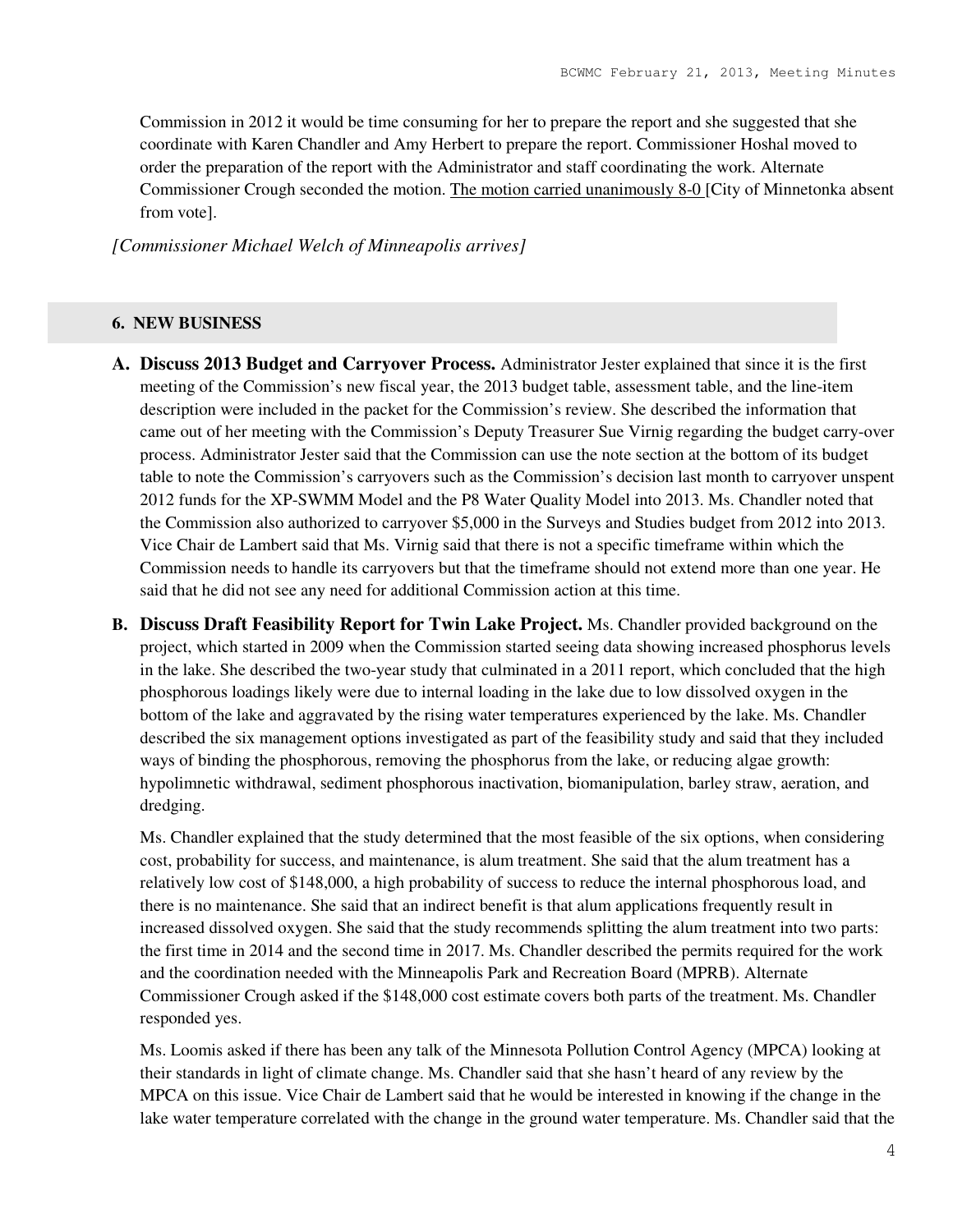study did collect the information about the lake water temperature but not the ground water temperatures. There was discussion about the topic of water temperature changes.

Commissioner Welch asked about the fishery of Twin Lake, in particular about the carp population, and asked to what degree the lake's possible carp population could affect the alum treatment. He said that he wouldn't want the Commission to conduct the alum treatment and then look back and see that its effectiveness was greatly diminished due to carp in the lake. Commissioner Hoshal expressed his concern that the alum treatment is treating a symptom instead of the problem and commented that it seems that if the low dissolved oxygen due to the rising lake temperatures led to the increase in phosphorus then the same issue should have been seen in other lakes. The group discussed both issues.

Vice Chair de Lambert asked Ms. Chandler what action is needed today. Ms. Chandler described the Commission's options with the feasibility report and the project. The Commission discussed the options.

Commissioner Welch moved to approve the feasibility study and to direct the Commission Engineer to include in the project design an assessment of the existing data of the fisheries in the lake and also to include in the design a fisheries assessment of the lake, which the Commission could order at the same time as the project. Commissioner Hoschka seconded the motion. There was discussion of the estimated cost of the project and the potential cost of a fisheries assessment. Ms. Chandler asked for clarification of the motion in terms of the fishery assessment. Commissioner Welch said that his motion includes that the Commission Engineer find out if carp are part of the problem and to include in the project design information on the fishery and an assessment of the fishery, recognition of any gap, and a recommendation on what to do. Ms. Chandler said that it sounds like the Commission is not asking for any change in the feasibility study but is asking for information in addition to the report. The Commission agreed. Commissioner Hoshal asked if there is a chance that the Minnesota Department of Natural Resources would do a fish study of Twin Lake. Administrator Jester said that she would investigate. Mr. LeFevere reiterated that the motion made by Commissioner Welch and seconded by Commissioner Hoschka: The motion carried unanimously 8-0 [City of Minnetonka absent from vote].

**C. Order Submittal of Major Plan Amendment to BWSR.** Ms. Chandler described the draft Major Plan Amendment presented in the meeting packet. She explained that the plan amendment is to add three projects to the Commission's CIP (Capital Improvement Program): Schaper Pond modification project, Twin Lake alum treatment project, and the Briarwood/ Dawnview water quality pond project. Commissioner Welch asked when the Commission would see the feasibility report for the Briarwood/ Dawnview project. Mr. Oliver said hopefully next month. Commissioner Welch moved to approve the Major Plan Amendment request and submit it to BWSR, signed by Vice Chair de Lambert and with comments to be returned to Administrator Jester. Commissioner Hoschka seconded the motion. The motion carried unanimously 8-0 [City of Minnetonka absent from vote].

# **D. TAC Recommendations**

i. Continue to Receive Engineering Services from Barr Engineering Company. Mr. Asche summarized the TAC's recommendation that the Commission continue to receive engineering services from Barr Engineering Company and take the solicitation process for engineering services no further. Commissioner Johnson moved to approve the Commission continuing to receive engineering services from Barr Engineering Company. Commissioner Welch seconded the motion with the addition that the Administrator informs the other respondents of the Commission's decision. Commissioner Johnson agreed to the friendly amendment to the motion. The motion carried unanimously 8-0 [City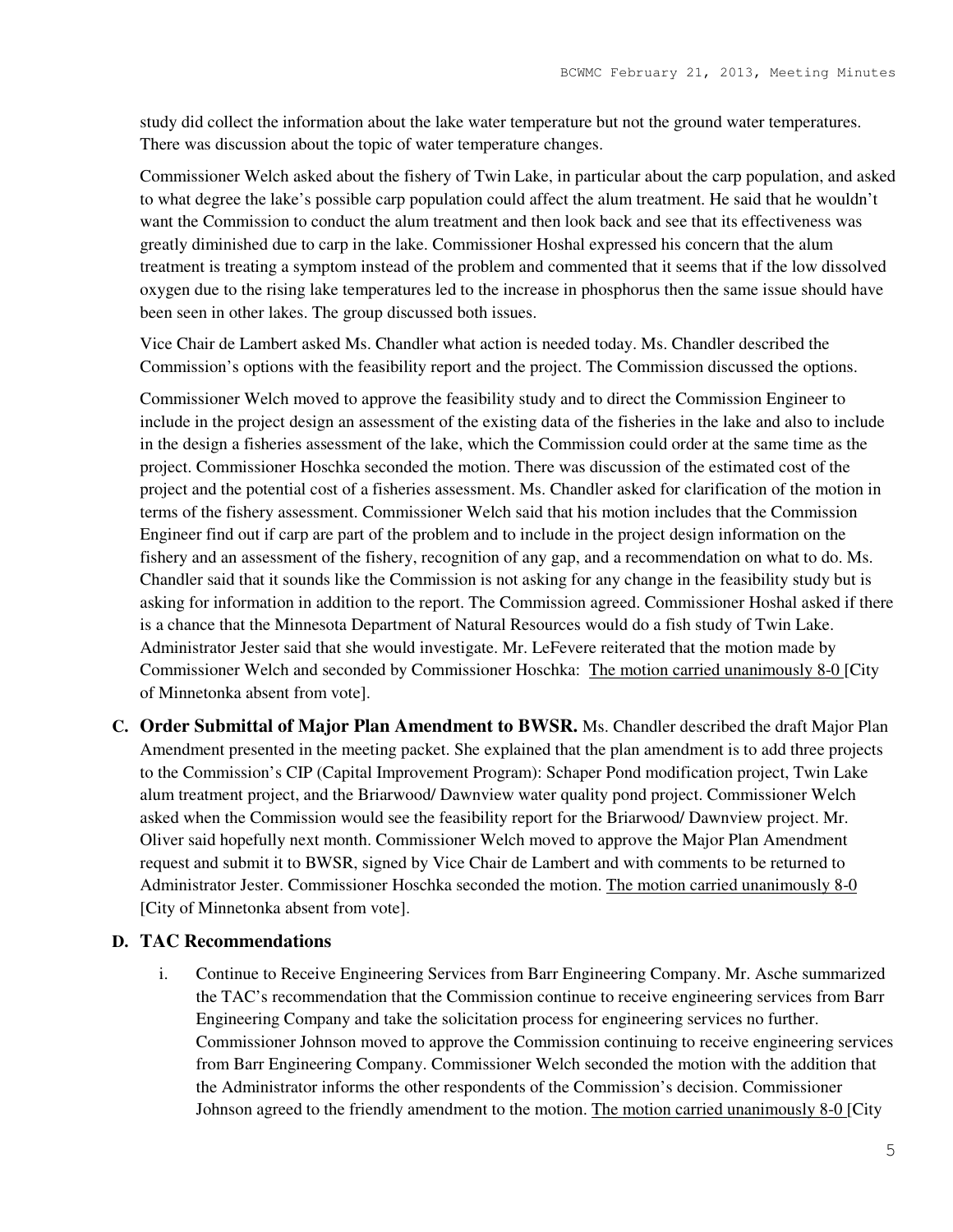of Minnetonka absent from vote].

ii. **Mn/DOT Mill and Overlay Project on Highway 169, from Highway 55 to 77th Avenue North and MPRB Design Charette Regarding Bottineau Transitway.** Mr. Asche described Mn/DOTs fast track advancement on the mill and overlay project and the TAC's discussion of the project. Mr. Oliver stated that the TAC is looking for the Commission to authorize the Commission Engineer to be involved in meetings and discussions about the project.

Ms. Loomis described the goals of the Minneapolis Park and Recreation Board's (MPRB) design charette for the Bottineau Transitway. Mr. Asche described how areas of the Bassett Creek Watershed potentially could be affected by the Transitway and said that it makes sense to have the Commission Engineer at the Design Charette.

The Commission directed the Commission Engineer to attend the MPRB Design Charette and to be involved in Mn/DOT meetings and discussions about the mill and overlay project.

Mr. Asche recommended cancelling the March  $7<sup>th</sup> TAC$  meeting due to scheduling conflicts for some of the TAC members and due to the fact that the issues that the TAC is working on can be delayed until the April  $4<sup>th</sup> TAC$  meeting. The Commission agreed with the recommendation.

**E. Discuss 2013 CAMP Participation.** Commissioner Sicora moved to approve participating in the 2013 CAMP program for the same seven lakes as the Commission's 2012 CAMP participation [Medicine Lake, Medicine Lake Site 2, Northwood Lake, Sweeney Lake South Site, Twin Lake, Westwood Lake, and Parkers Lake]. Commissioner Hoshal seconded the motion. There was discussion about the Commission's larger budget for CAMP in 2013 compared to the 2012 budget. Commissioner Sicora made the friendly amendment to authorize the Commission Engineer to include up to three additional lakes in the 2013 CAMP program based on the Commission Engineer's evaluation and recommendation. Commissioner Hoshal approved the friendly amendment. The motion carried unanimously 8-0 [City of Minnetonka absent from vote]. The Commission directed the Administrator to communicate the Commission's participation and list of lakes to Brian Johnson of the Metropolitan Council Environmental Services.

*[The Commission took a break to recognize TAC member Tom Mathisen on his award of City Engineer of the Year by the City Engineers Association of Minnesota.]* 

- **F. Approval of Recording Secretary Rate Adjustment and Language Update to Service Agreement.** Mr. LeFevere described the two changes being requested by the Recording Secretary to the Service Agreement. He said that if the Commission is comfortable with those two changes, the Commission could direct the Administrator to confirm in writing to the Recording Secretary that those two sentences have been changed. Alternate Commissioner Stein moved to approve the request. Commissioner Hoshal seconded the motion. The motion carried unanimously 8-0 [City of Minnetonka absent from vote]. Commissioner
- **G. Approval of Golden Valley 2013 Pavement Management Plan.** Commissioner Hoshal said he pulled this item off of the Consent Agenda because he wanted to know if there were plans to undertake any alternative management practices. Jeff Oliver described the project and the proposed practices to be used. Mr. Oliver and Ms. Chandler responded to Commission questions about the project. Commissioner Welch said that it sounds to him like there will be an overall improvement for water quality with this project. He asked Mr. Oliver if he was confident about attaining an improvement. Mr. Oliver responded yes. Commissioner Hoschka moved to approve the project with the Commission Engineer's recommendations as listed in the

Welch requested that staff send a copy of the revised agreement to the Commission members for their files.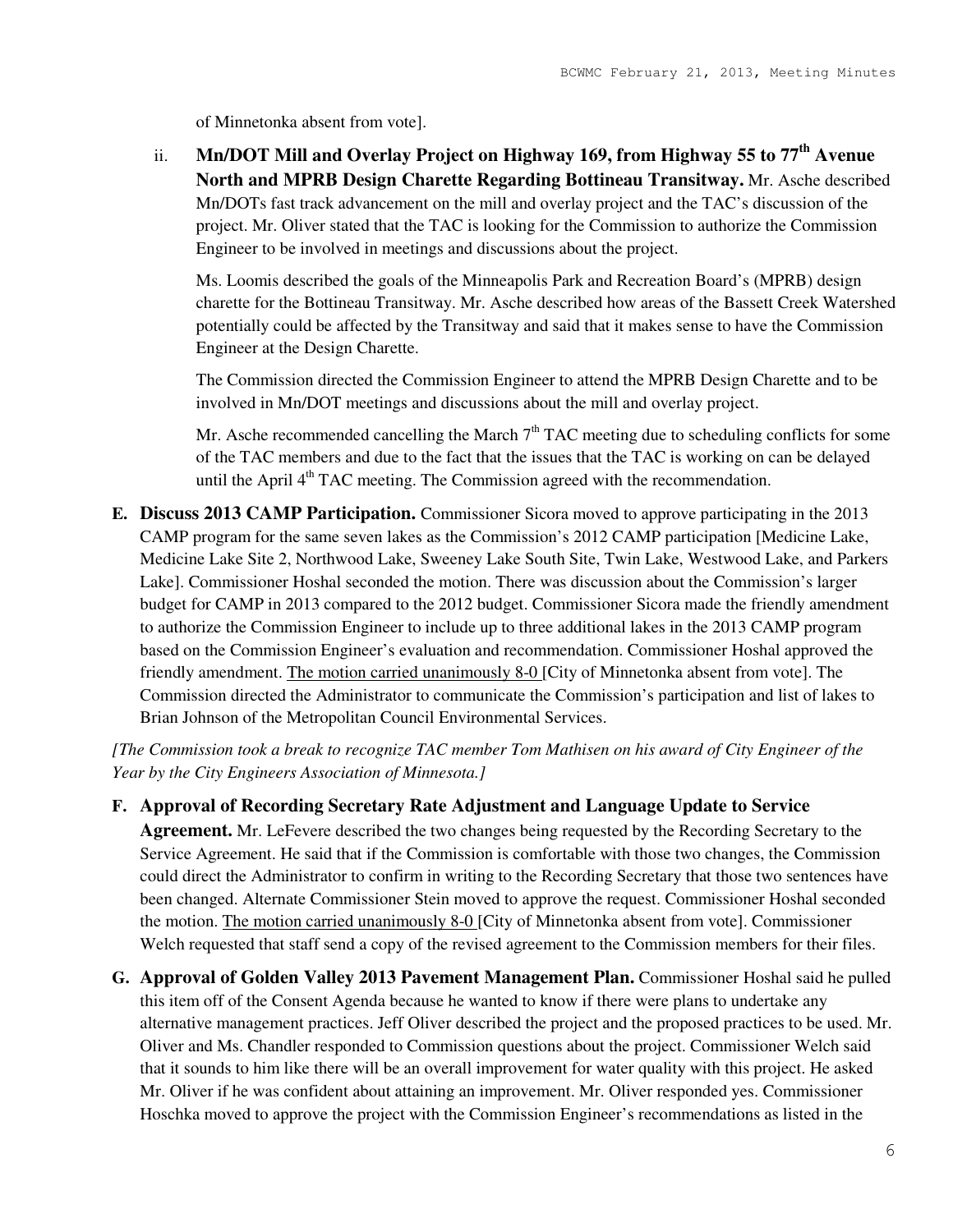Engineer memo in the meeting packet. Commissioner Hoshal seconded the motion. The motion carried unanimously 8-0 [City of Minnetonka absent from vote].

### **7. OLD BUSINESS**

- **A. Discuss Letters of Interest from Legal Consultants.** Administrator Jester reported that the Commission received two letters of interest and recommended that the Commission retain the services of its current counsel, Kennedy & Graven. Commissioner Welch moved to approve retaining the legal services of Kennedy & Graven and for the Administrator to send out a letter of decision notification to the other applicant. Commissioner Sicora seconded the motion. The motion carried unanimously 7-0 [Cities of Minnetonka and Plymouth absent from vote].
- **B. Approval of 2013 WMWA Agreement.** Administrator Jester described the agreement and explained the request from WMWA that prompted the new agreement. There was discussion of the agreement. Commissioner Sicora moved to accept the agreement. Commissioner Hoshal seconded the motion. Commissioner Welch commented that he doesn't have a good sense of what the Commission is getting in the Bassett Creek Watershed for this participation. There was discussion of Commissioner Welch's comment. The Commission decided to request that WMWA come in front of the Commission to make a short presentation about WMWA activities. The motion carried unanimously 8-0 [City of Minnetonka absent from vote].

# **C. Next Generation Plan Update.**

i. **Review Plan Process, Budget, Steps.** Administrator Jester reported on the progress with the Next Generation Plan. The Commission discussed the Next Generation Plan update budget. Commissioner Welch moved to approve the Next Generation Watershed Management Plan Proposed Plan Steps and Schedule and the budget as presented by Administrator Jester, and to submit the necessary information to the Minnesota Board of Water and Soil Resources. Commissioner Sicora seconded the motion. The motion carried unanimously 8-0 [City of Minnetonka absent from vote].

Administrator Jester noted that the time she spends working on Next Generation Plan activities will be invoiced to the Administrator budget and not to the Next Generation Plan budget. She said that the time that the Commission Engineer spends talking about the Next Generation Plan at TAC meetings or Plan Steering Committee meetings isn't being billed to the Next Generation Plan budget. Commissioner Welch said that the Commission may need to revisit that practice in the future but it doesn't need to be addressed now.

ii. **Update on Public Input Process.** Administrator Jester reported on the Plan Steering Committee's January  $28<sup>th</sup>$  meeting and activities completed or in progress for the public input process. Alternate Commissioner Goddard and Commissioner Welch reported on the upcoming presentations at neighborhood meetings, including the March  $30<sup>th</sup>$  joint meeting with the MPRB. Plan Steering Committee Chair Linda Loomis reported on upcoming next steps in the process.

*[Commissioner Hoschka and Alternate Commissioner Stein depart meeting.]* 

**D. Approval of Resolution to Modify the BCWMC's Joint Powers Agreement (JPA) due to its upcoming expiration.** Mr. LeFevere explained the resolution and the timeline necessary for Commission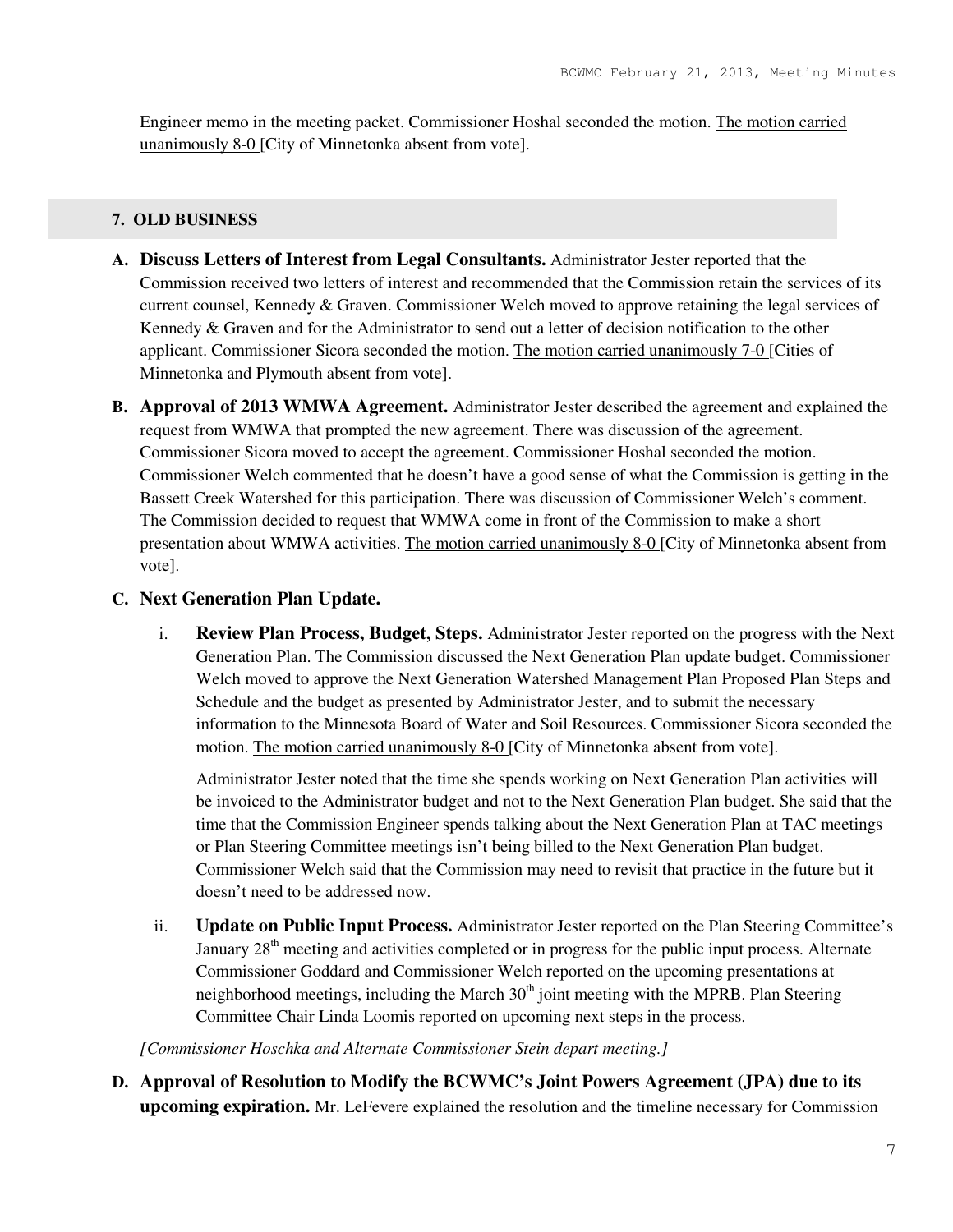action as well as his recommendation for the Commission to begin the process of submitting the modified resolution to the member cities for signature. He said that the Commission would need to decide through which contacts it wants to distribute the request to the member cities. Ms. Loomis recommended that the Commission first submit a notification about the impending request to the cities from the Commission through the City Managers.

Commissioner Welch explained an amendment to the JPA that he drafted and that would enable the Commission to compensate members serving on the BCWMC. There was extended discussion about the proposed modification and potential courses of action by the Commission. Commissioner Sicora moved to direct the Administrator to prepare a letter to the member cities detailing the recommendation of the Commission regarding the proposed JPA revisions, send the letter to the cities to notify them of the expiration of the JPA, include a draft of the amended JPA, and ask for comments. Commissioner Hoshal seconded the motion.

Commissioner Welch made a motion to amend the motion to draft a letter to the cities explaining the Commission's need to amend the JPA, enclosing with the letter the draft amendment and a resolution for city council consideration, asking for city feedback, and including the letter in next month's packet for approval by the Commission. The motion carried 6-1, with 6 votes in favor and 1 vote against by the City of Golden Valley [Cities of Minnetonka and Plymouth absent from vote].

The amended motion carried 6-1, with 6 votes in favor and 1 vote against by the City of Golden Valley [Cities of Minnetonka and Plymouth absent from vote].

## **8. COMMUNICATIONS**

### **A. Administrator**

- i. Administrator Jester said that she is open to Commission feedback on her Administrator memo.
- **B. Chair:** No Chair Communications

#### **C. Commissioners**

- i. Commissioner Welch reported on a meeting with volunteers who requested his input on behalf of the Commission for a memorial.
- ii. Commissioner Hoshal announced upcoming events.
- iii. Commissioner Hoshal commented on the Star Tribune editorial expressing concern about triclosan. The Commission discussed the editorial and its findings.
- iv. Commissioner Welch requested that the Commission request a presentation of the State of the River report.
- **D. Committees:** No Committee Communications
- **E. Legal Counsel:** No Legal Communications

#### **F. Engineer:**

i. Ms. Chandler announced that a take-away from her conversation with BWSR regarding the Clean Water Fund grant application process is that the Commission needs to talk to the different agencies that are involved in the scoring to make sure everyone is on the same page with respect to permitting and their support of the project.